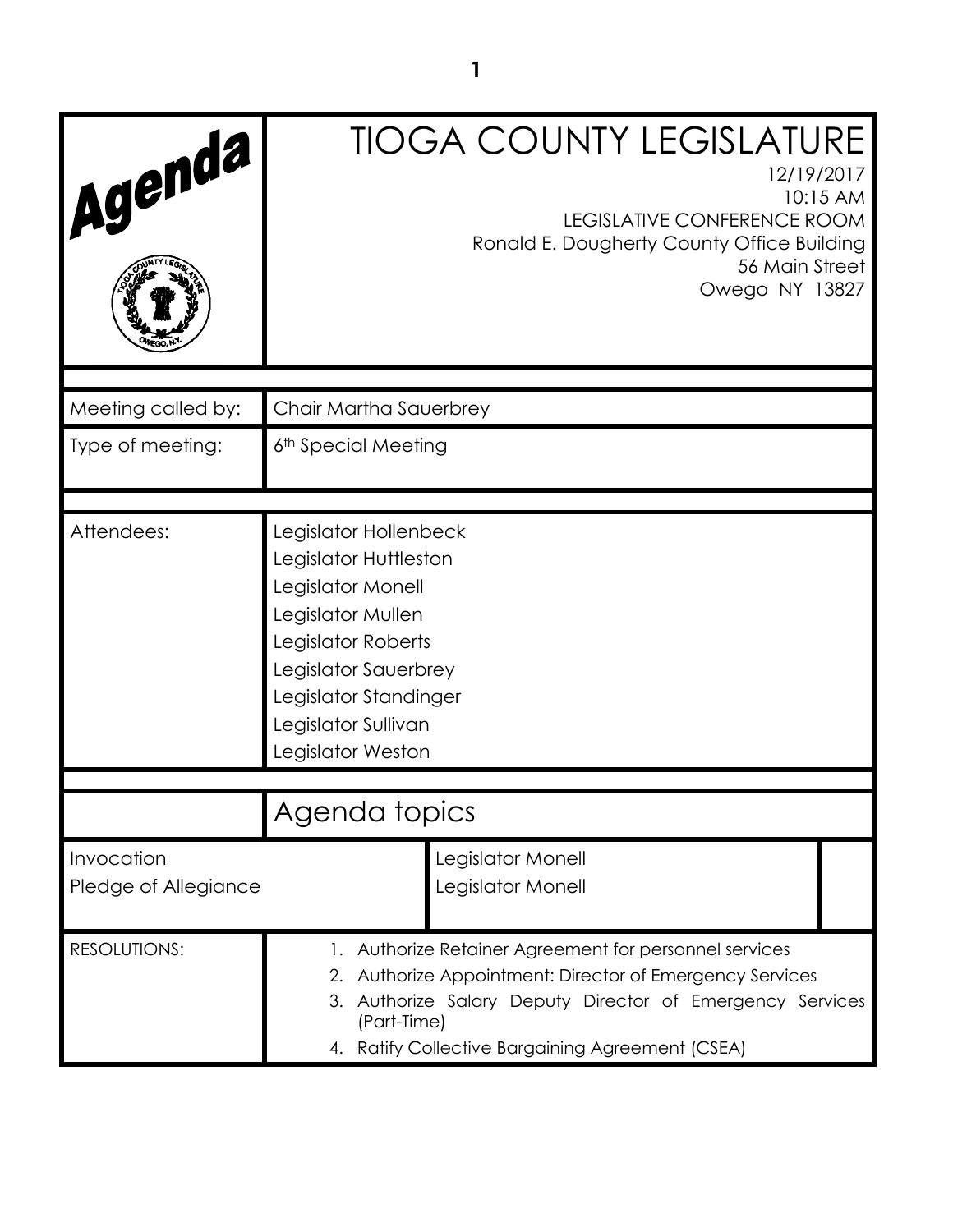REFERRED TO: LEGAL/FINANCE COMMITTEE PERSONNEL COMMITTEE

RESOLUTION NO. –17 AUTHORIZE RETAINER AGREEMENT FOR PERSONNEL **SERVICES** 

WHEREAS: The hiring of outside counsel appears to be necessary and appropriate for comprehensive personnel services; and

WHEREAS: The law firm of Roemer, Wallens, Gold & Mineaux LLP has proposed a retainer agreement to provide Tioga County with said comprehensive personnel services; therefore be it

RESOLVED: That the Chair of the Legislature is authorized to execute a retainer agreement with the law firm of Roemer, Wallens, Gold & Mineaux LLP, retaining their services from January 1, 2018 through December 31, 2020 for comprehensive personnel services as set forth in said retainer agreement.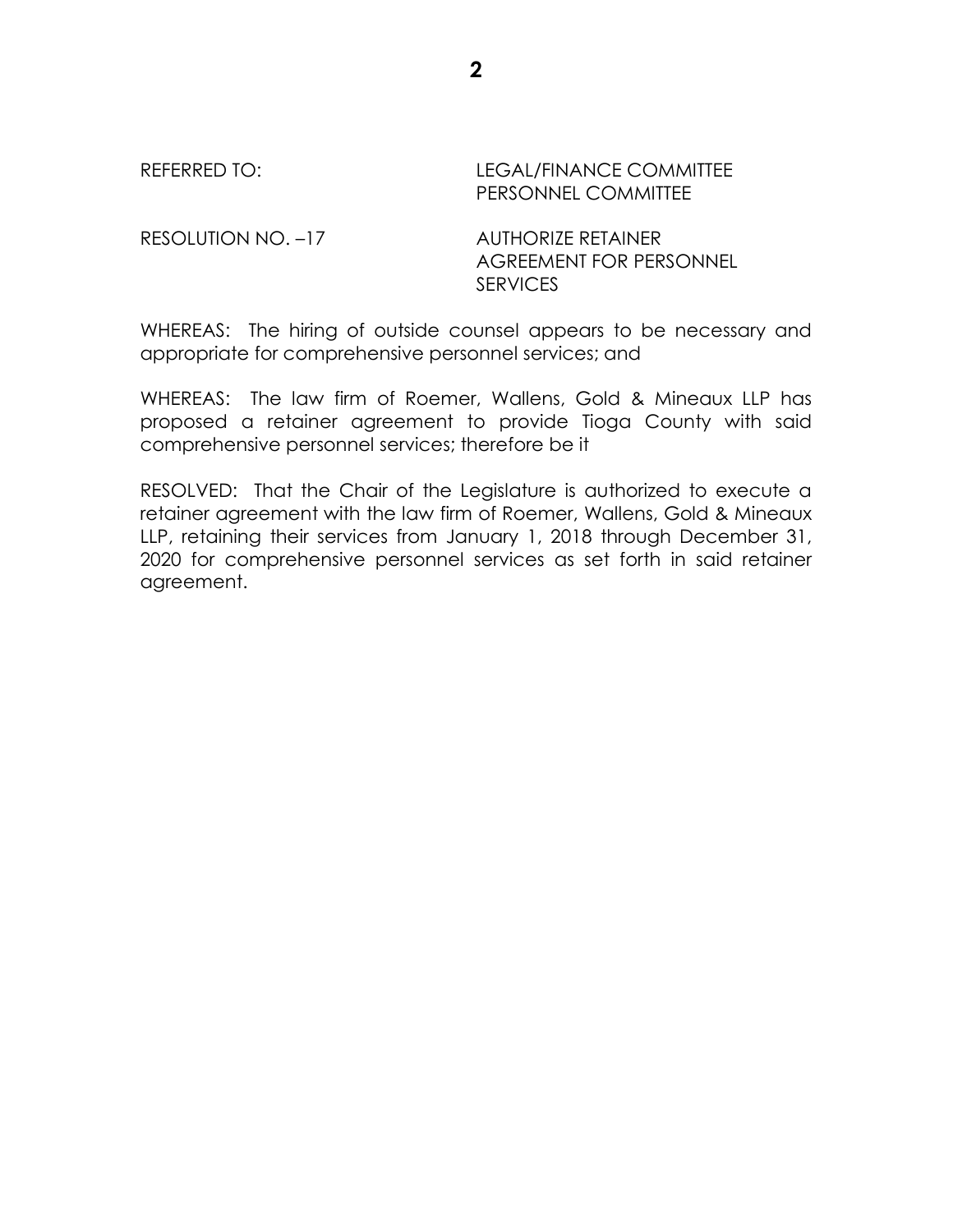## REFERRED TO: LEGISLATIVE WORKSESSION

## RESOLUTION NO. –17 AUTHORIZE APPOINTMENT: DIRECTOR OF EMERGENCY SERVICES

WHEREAS: Resolution #252-17 created the Department of Emergency Services effective January 1, 2018, thereby eliminating the Fire Bureau and the Emergency Management Department; and

WHEREAS: The full-time position of Director of Emergency Services was duly advertised and posted and qualified candidates were interviewed; and

WHEREAS: The interview committee has made a recommendation to the full Legislature who supports the recommendation; therefore be it

RESOLVED: That Michael Simmons is hereby appointed provisionally, pending jurisdictional classification, to the full-time (35 hr/week) Director of Emergency Services position effective January 1, 2018 at an annual salary of \$59,000.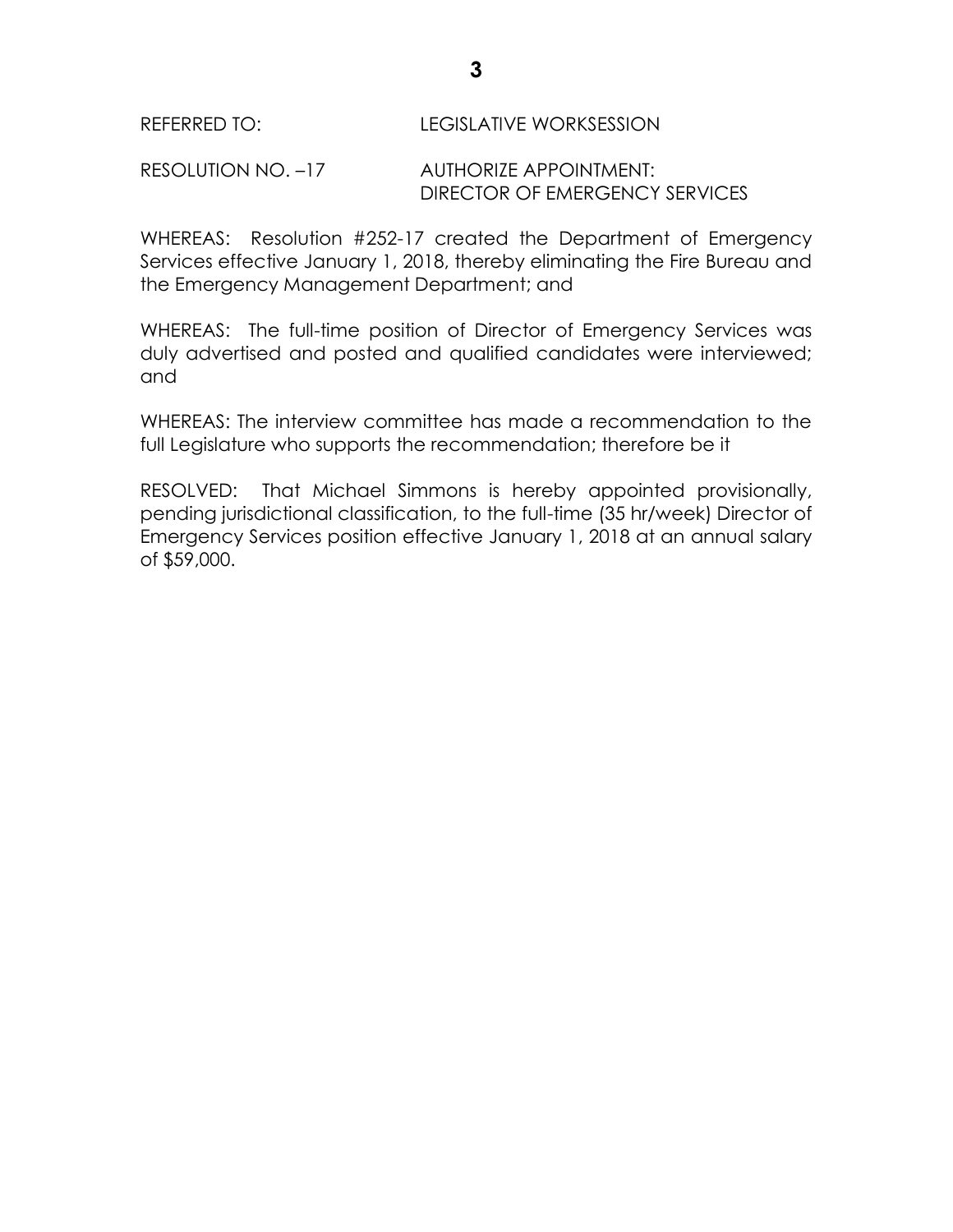| REFERRED TO:       | LEGISLATIVE WORKSESSION                                   |
|--------------------|-----------------------------------------------------------|
| RESOLUTION NO. -17 | AUTHORIZE SALARY DEPUTY<br>DIRECTOR OF EMERGENCY SERVICES |

WHEREAS: Resolution 252-17 created the Department of Emergency Services effective January 1, 2018; and

(PT)

WHEREAS: Vacancy postings for both the Director and Deputy Director positions were issued in November; and

WHEREAS: A Director was selected by the Legislature and now the Director has reviewed the Deputy Director applications and selected a Deputy Director; therefore be it

RESOLVED: That an annual salary of \$26,000 is hereby authorized effective January 2, 2018 for Robert Williams as part-time (17hrs/week) Deputy Director of Emergency Services.